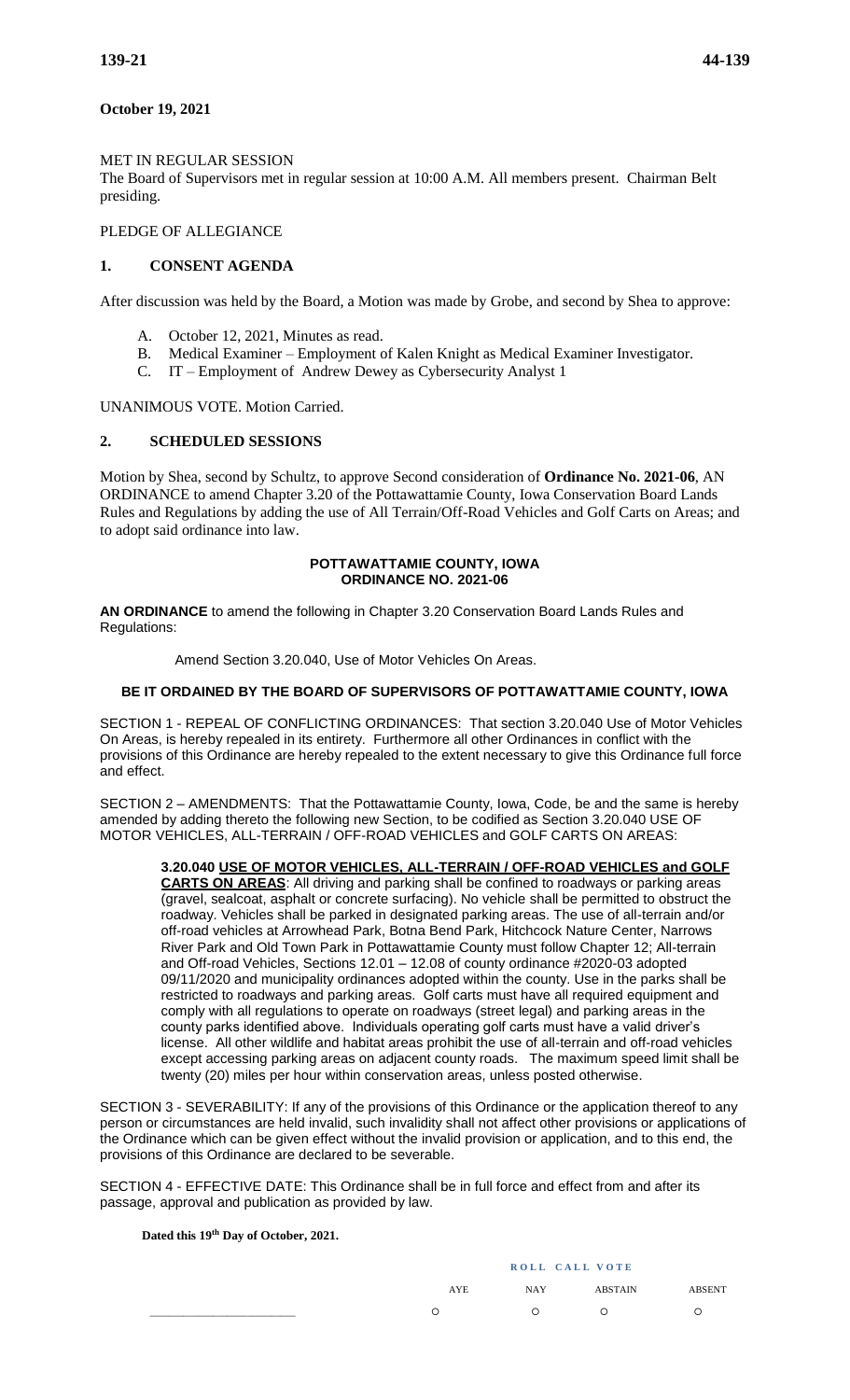| Scott A. Belt, Chairman |         |         |         |         |
|-------------------------|---------|---------|---------|---------|
| Tim Wichman             | $\circ$ | $\circ$ | $\circ$ | $\circ$ |
| Lynn Grobe              | $\circ$ | $\circ$ | $\circ$ | $\circ$ |
| Justin Schultz          | $\circ$ | $\circ$ | $\circ$ | $\circ$ |
| Brian Shea              | $\circ$ | $\circ$ | $\circ$ | $\circ$ |
|                         |         |         |         |         |

ATTEST: \_\_\_\_\_\_\_\_\_\_\_\_\_\_\_\_\_\_\_\_\_\_\_\_\_\_\_\_\_\_\_\_\_\_\_\_\_\_\_\_\_\_\_\_\_\_\_\_\_ Melvyn Houser, County Auditor

### Roll Call Vote: AYES: Belt, Wichman, Grobe, Schultz, Shea. Motion Carried.

Motion made by Schultz, second by Shea, to amend Hazard Mitigation Grant and 15% local match to include expanded list of flood buyout properties. UNANIMOUS VOTE. Motion Carried.

Motion by Wichman, second by Shea, to approve and authorize Board to sign **Resolution No. 107-2021** entitled: RESOLUTION AUTHORIZING BOARD OF SUPERVISORS AND POTTAWATTAMIE COUNTY SHERIFF TO EXECUTE AN AGREEMENT WITH MOTOROLA SOLUTIONS, INC. TO PROVIDE RADIO EQUIPMENT AND SERVICES FOR POTTAWATTAMIE COUNTY.

# **RESOLUTION NO. 107-2021**

#### **RESOLUTION AUTHORIZING BOARD OF SUPERVISORS AND POTTAWATTAMIE COUNTY SHERIFF TO EXECUTE AN AGREEMENT WITH MOTOROLA SOLUTIONS, INC. TO PROVIDE RADIO EQUIPMENT AND SERVICES FOR POTTAWATTAMIE COUNTY**

**WHEREAS**, radio communication is a critical tool employed by first responders in their efforts to keep the public safe; and

**WHEREAS**, a system with broken or substandard equipment is a disservice and a potential life-safety threat for our first responders and citizens; and

**WHEREAS**, the current system in use by Pottawattamie County is outdated, radios are reaching the end of their serviceable life and are substandard; and

**WHEREAS**, in partnership with the Council Bluffs Police and Fire Department and based on the feedback and needs of involved stakeholders, the Pottawattamie County Sheriff's office has been working with Motorola Solutions, Inc. to define the needs and costs for updates to County and volunteer fire department radio equipment across the County.

**NOW, THEREFORE, BE IT RESOLVED BY THE BOARD OF SUPERVISORS OF POTTAWATTAMIE COUNTY, STATE OF IOWA** that the Board of Supervisors and Pottawattamie County Sheriff are authorized to execute agreement with Motorola Solutions, Inc. to provide radio equipment and services for Pottawattamie County; and

**BE IT FURTHER RESOLVED** that the Board of Supervisors hereby approves funding not to exceed \$3,250,000 to be paid to Motorola Solutions, Inc. using funds from the American Rescue Plan Act (ARPA) to fortify and enhance the public safety radio system within Pottawattamie County. Use of these funds for this project will enhance the County's efforts in the prevention, mitigation, and in response to Covid-19 and future pandemic events. The funds will also invest in technology and equipment to allow law enforcement to more efficiently and effectively respond to the rise in gun violence resulting from the pandemic.

#### **Dated this 19th Day of October, 2021.**

|                         |         | ROLL CALL VOTE |                |               |  |
|-------------------------|---------|----------------|----------------|---------------|--|
|                         | AYE     | <b>NAY</b>     | <b>ABSTAIN</b> | <b>ABSENT</b> |  |
| Scott A. Belt, Chairman | $\circ$ | $\circ$        | $\circ$        | $\circ$       |  |
| Tim Wichman             | $\circ$ | $\circ$        | $\circ$        | $\circ$       |  |
| Lynn Grobe              | $\circ$ | $\circ$        | $\circ$        | $\circ$       |  |
| Justin Schultz          | $\circ$ | $\circ$        | $\circ$        | $\circ$       |  |
| Brian Shea              | $\circ$ | $\circ$        | $\circ$        | $\circ$       |  |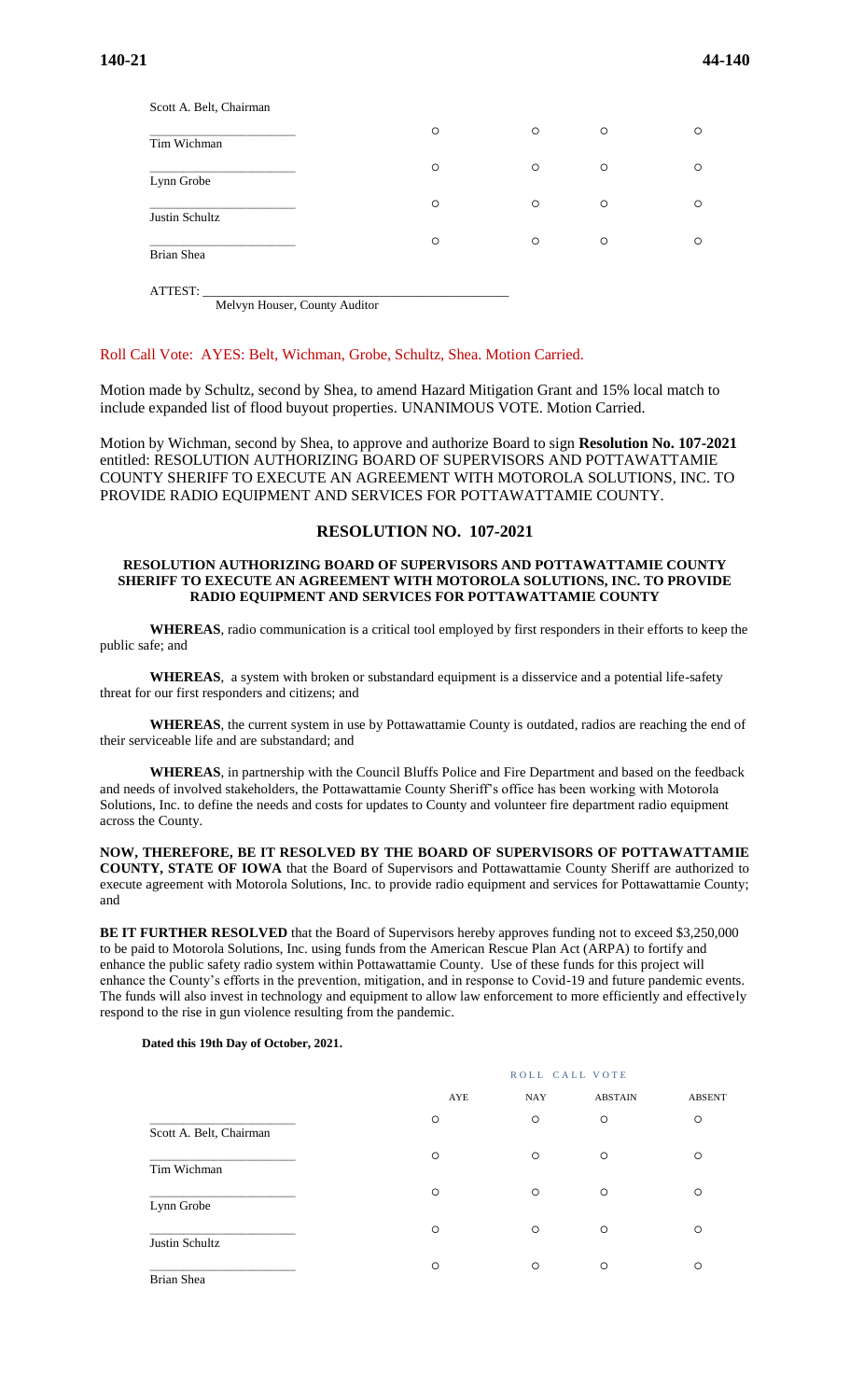ATTEST: \_\_\_\_\_\_\_\_\_\_\_\_\_\_\_\_\_\_\_\_\_\_\_\_\_\_\_\_\_\_\_\_\_\_\_\_\_\_\_\_\_\_\_\_\_\_\_\_\_

Melvyn Houser, County Auditor

Roll Call Vote: AYES: Belt, Wichman, Grobe, Schultz, Shea. Motion Carried.

### **3. OTHER BUSINESS**

Motion by Shea, second by Schultz, to approve and authorize Board to sign **Resolution No. 108-2021** entitled: Resolution Appointing Deputies.

# **RESOLUTION NO. 108-2021**

### **RESOLUTION APPOINTING DEPUTIES**

**WHEREAS**, the Code of Iowa, Chapter 331.903, states that the Auditor, Treasurer, Recorder, Sheriff and County Attorney may each appoint, with approval of the Board, one or more deputies, assistants, or clerks for whose acts the principal officer is responsible; and

**WHEREAS**, on October  $12<sup>th</sup>$ , 2021 the Board of Supervisors appointed Marilyn Hebing as Pottawattamie County Recorder; and

**WHEREAS**, the number of deputy appointments of the Recorder has changed; and

**WHEREAS**, the number of deputies, assistants, and clerks for each office shall be determined by the board and the number and approval of each appointment shall be adopted by a resolution recorded in the minutes of the board; and

**WHEREAS**, each deputy officer, assistant and clerk shall perform the duties assigned by the principal officer making the appointment and during the absence or disability of the principal officer, the first deputy shall perform the duties of the principal officer.

**NOW THEREFORE BE IT RESOLVED**, that the Pottawattamie County Board of Supervisors hereby approves the following deputy appointments for the Recorder's Office:

> Lynn Herrington, First Deputy Andrew Moats, First Deputy

**Dated this 19th Day of October, 2021.**

|                         | ROLL CALL VOTE |            |                |               |
|-------------------------|----------------|------------|----------------|---------------|
|                         | AYE            | <b>NAY</b> | <b>ABSTAIN</b> | <b>ABSENT</b> |
| Scott A. Belt, Chairman | O              | $\circ$    | $\circ$        | $\circ$       |
| Tim Wichman             | $\circ$        | O          | $\circ$        | $\circ$       |
| Lynn Grobe              | $\circ$        | $\circ$    | $\circ$        | $\circ$       |
| Justin Schultz          | $\circ$        | $\circ$    | $\circ$        | $\circ$       |
| Brian Shea              | $\circ$        | $\circ$    | $\circ$        | $\circ$       |
|                         |                |            |                |               |

ATTEST: \_\_\_\_\_\_\_\_\_\_\_\_\_\_\_\_\_\_\_\_\_\_\_\_\_\_\_\_\_\_\_\_\_\_\_\_\_\_\_\_\_\_\_\_\_\_\_\_\_ Melvyn Houser, County Auditor

#### Roll Call Vote: AYES: Belt, Wichman, Grobe, Schultz, Shea. Motion Carried.

Following the approval of Resolution No. 108-2021 by the Board of Supervisors, County Recorder Marilyn Hebing appeared before the Board to swear in newly appointed Fist Deputy Andrew Moats.

Motion made by Wichman, second by Shea, to approve/disallow the following applications made to the Assessor's Office: Homestead (80 recommended allowed, 0 recommended disallowed), Military (13 recommended allowed, 1 recommended disallowed), Disabled Veteran Homestead (7 recommended allowed, 1 recommended disallowed), Business Property Tax Credit (2 recommended allowed, 0 recommended disallowed), Family Farm (7 recommended allowed, 0 recommended disallowed). UNANIMOUS VOTE. Motion Carried.